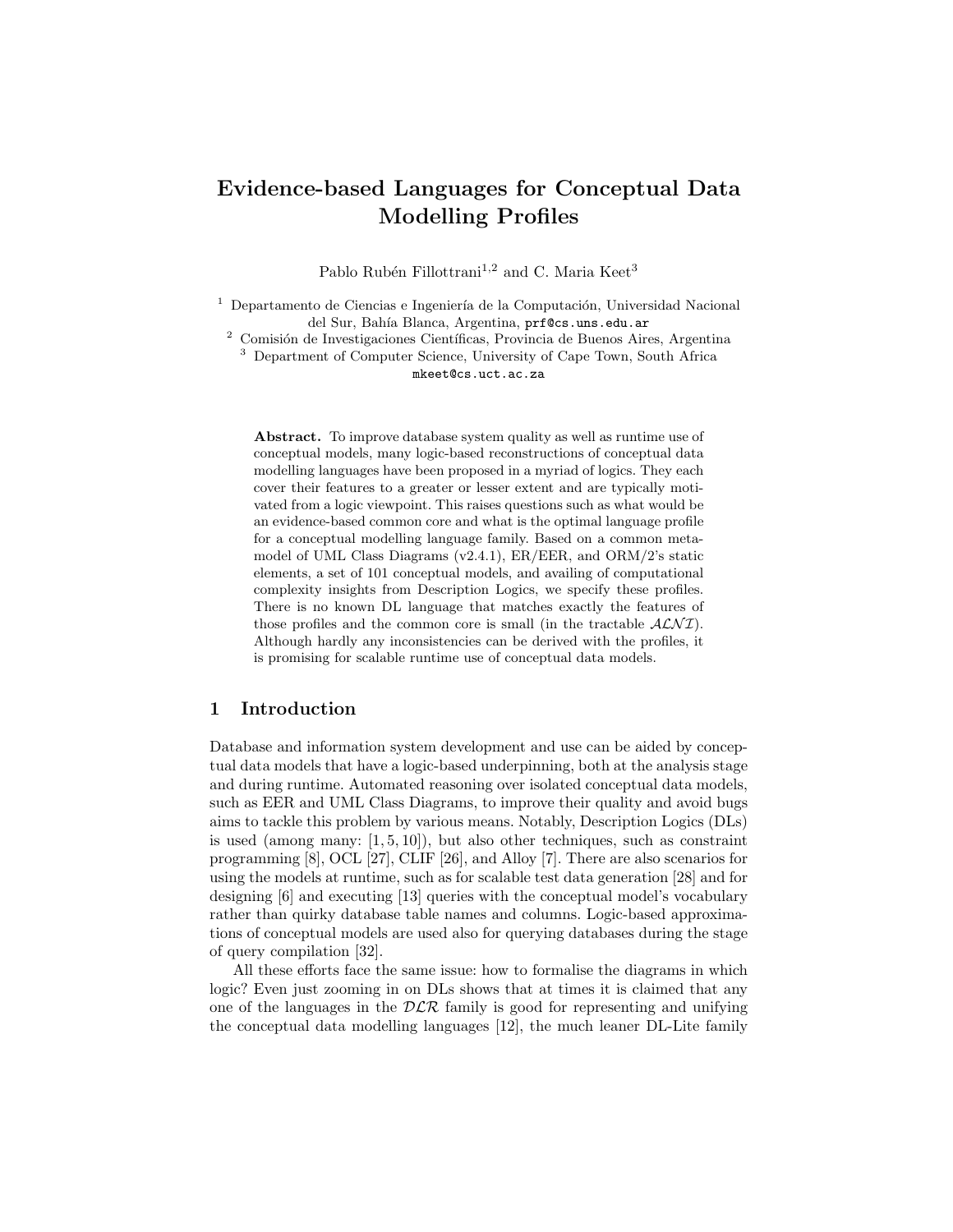of languages [1], or using  $\mathcal{SROIQ}$  (OWL 2 DL) instead [33]. While one could choose one's pet language, from a scientific viewpoint, it would be good to know which DL (or other logic) is most appropriate, and why? Here, 'most appropriate' is cast in the light of the needs from the viewpoint of the modelling languages, and what features those conceptual modellers bother to use in their models. This raises the following questions:

- 1. What is the profile of a common core of language features among the main conceptual data modelling languages (CDMLs)?
- 2. Is there an optimal language profile to capture each of UML, ER and EER, and ORM and ORM2, based on a set of publicly available diagrams?
- 3. Are any language features missing from the many extant DL languages, given a set of actual conceptual models, or too much in any case?

To establish a common core, harmonisation of terminology across CDMLs is needed. This has been done with a unifying metamodel of the static, structural entities (including constraints) of UML v2.1.4 (Class Diagrams), ER, EER, ORM, and ORM2 [16, 20]. The feature overlap that can be determined from the metamodel is augmented by a classification of the entities in the models of a dataset of 101 conceptual data models of the three language families. These models were collected from projects, scientific papers, textbooks, and online diagrams; the dataset and analysis are available online [15, 21]. Together with the known computational complexity of various DL languages and formalisation trade-offs, a common core and profiles for each of the UML, ER/EER, and  $\text{ORM}/\text{ORM2}$  families have been specified. This ranges from  $\mathcal{A}\mathcal{L}\mathcal{N}\mathcal{I}$  of the core to the "DLR*ifd* without disjointness and completeness" for ORM2, with a good approximation with  $\mathcal{CFDI}_{nc}^{\forall-}$ . Remarkably, these conceptual model profiles/DL fragments are all tractable, and therewith are very suitable for scalable runtime usage of conceptual models. The only possible complication are the (sparsely occurring) advanced datatype constraints, which DLs do not support well, and promising computational complexity results are yet to be obtained.

The remainder of the paper is structured as follows. We first introduce preliminaries about the metamodel, the dataset, and fundamental formalisation choices (Section 2). The core and CDML profiles are described and motivated in Sections 3 and 4, respectively. Related works are analysed in each profile section. We discuss in Section 5 and conclude in Section 6.

## 2 Preliminaries

To put the profiles in context, we first describe the input we used, being the unifying metamodel, the dataset, motivation for the logic chosen, and some insights from philosophy that clarifies CDML formalisations. We assume the reader is familiar with the basic DL notation; see [4] for details.

#### 2.1 Unifying metamodel and dataset

As the three CDML families under consideration—UML v2.1.4 Class Diagrams, ER and EER (henceforth abbreviated as (E)ER), and ORM and ORM2 (hence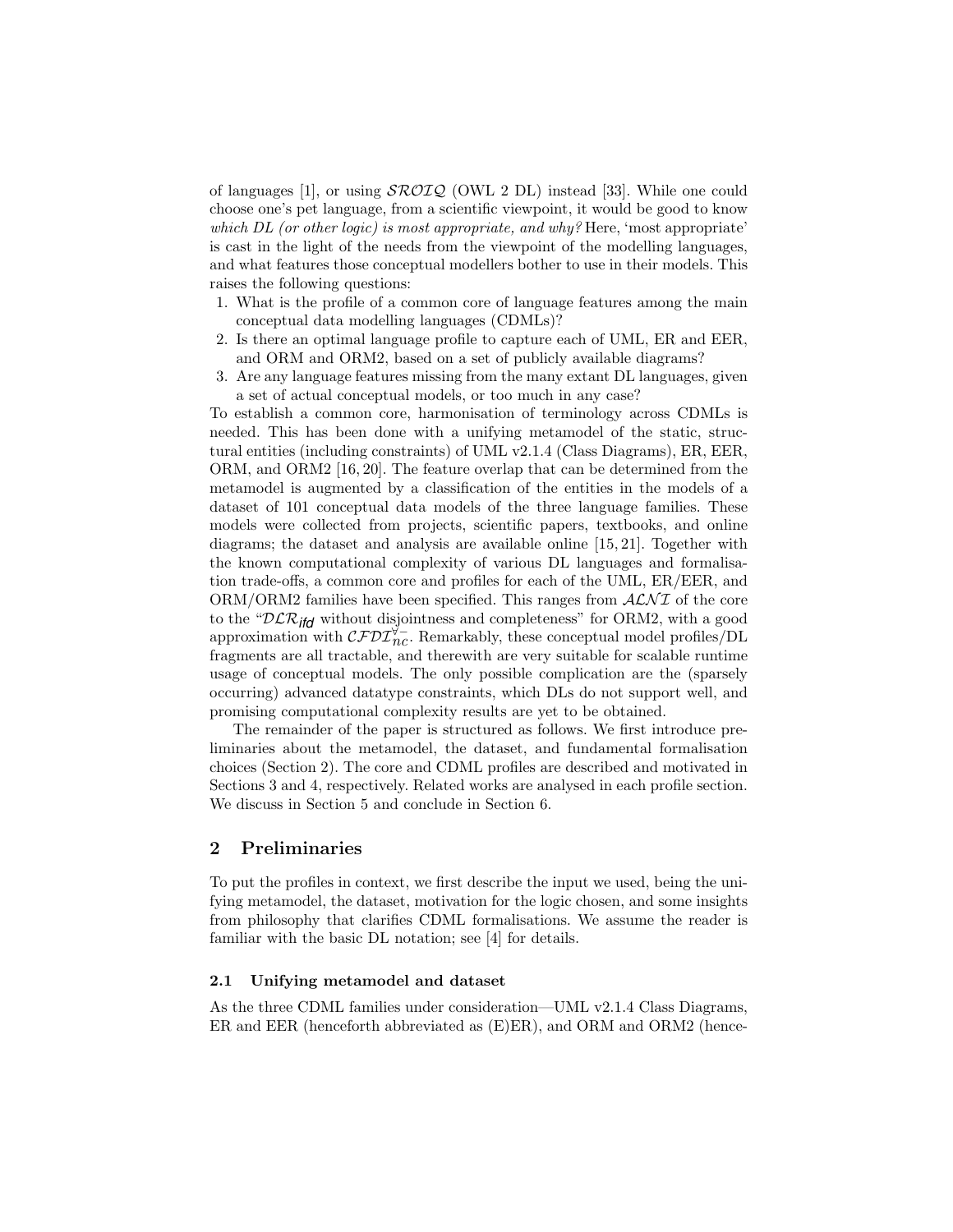forth abbreviated as ORM/2)—originate from different sub-fields in database and information systems development, they each have their own vocabulary with syntactic and semantic differences. This has been investigated and a terminology comparison table and a unified metamodel are presented in [20], which therewith facilitates cross-language comparisons as well as categorisation of entities of models in those languages into the harmonised terminology. Further, it neatly demonstrates the intersection of entities across the languages, which has been extended in [16] also with constraints. Its top-type is Entity, which has four direct subclasses: Relationship with 11 subclasses, Role, Entity type with 9 subclasses, and Constraint with 49 subclasses. All entities also have constraints specified among them on how they may be used, e.g., each relationship must have at least two roles and a disjoint object type constraint is only declared on class subsumptions.

We have used this metamodel to classify the entities of the models in a set of 101 UML, (E)ER, and ORM/2 models. Their average 'model size' (vocabulary+subsumption) is about 50 entities/model, with at total of 8036 entities of which 5191 (i.e.,  $64\%$ ) are entities that were classified in an entity (language feature) that appears in all three language families and 1108 (13.8%) in ones that are unique to a language family (e.g., UML's aggregation) [21]. While one would prefer industry models, they are not publicly available. Only one paper presents quantitative results on industry models, being a set of 168 ORM diagrams that were made by a single engineer in the proprietary modelling tool from LogicBlox [28]. Our model data for ORM is similar to theirs [21].

#### 2.2 General logic-based reconstruction design choices

There are two important considerations: which logic family to use, and what to do with the relationships.

Concerning the language(s) to create a logic-based reconstruction of the three main CDML families under consideration, and to compare them, one could go for some 'arbitrary' very expressive logic, such as FOL, or one of its serialisations (e.g., Common Logic's CLIF), or a priori a decidable one (DLs) with CDM features ( $\mathcal{DLR}$  family of DLs) or in line with the Semantic Web (OWL species). There is no best fit with respect to various requirements, as the comparison in Table 1 demonstrates, other than that DLs give us a view on decidability and computational complexity of concept satisfiablity, which is therefore chosen.

A formalisation decision that applies to each CDML family concerns the relationships, which is due to two distinct ontological commitments as to what they are, being the so-called *standard view* and *positionalism*. The standard view uses directionality—or: a natural language 'reading' direction—of the relationship where the participating objects have a fixed order, as formalised with the n-ary predicate  $(n \geq 2)$ , conflating the verbalisation with the name of the relationship. In the positionalist commitment, relationships have (are composed of) argument places that are entities of themselves, which are filled by the participating objects, and those positions have no order in the relationship; refer to [18, 22] for theoretical details. The three selected CDML families are positionalist [20]—UML associations have association ends, ORM/2 fact types have roles,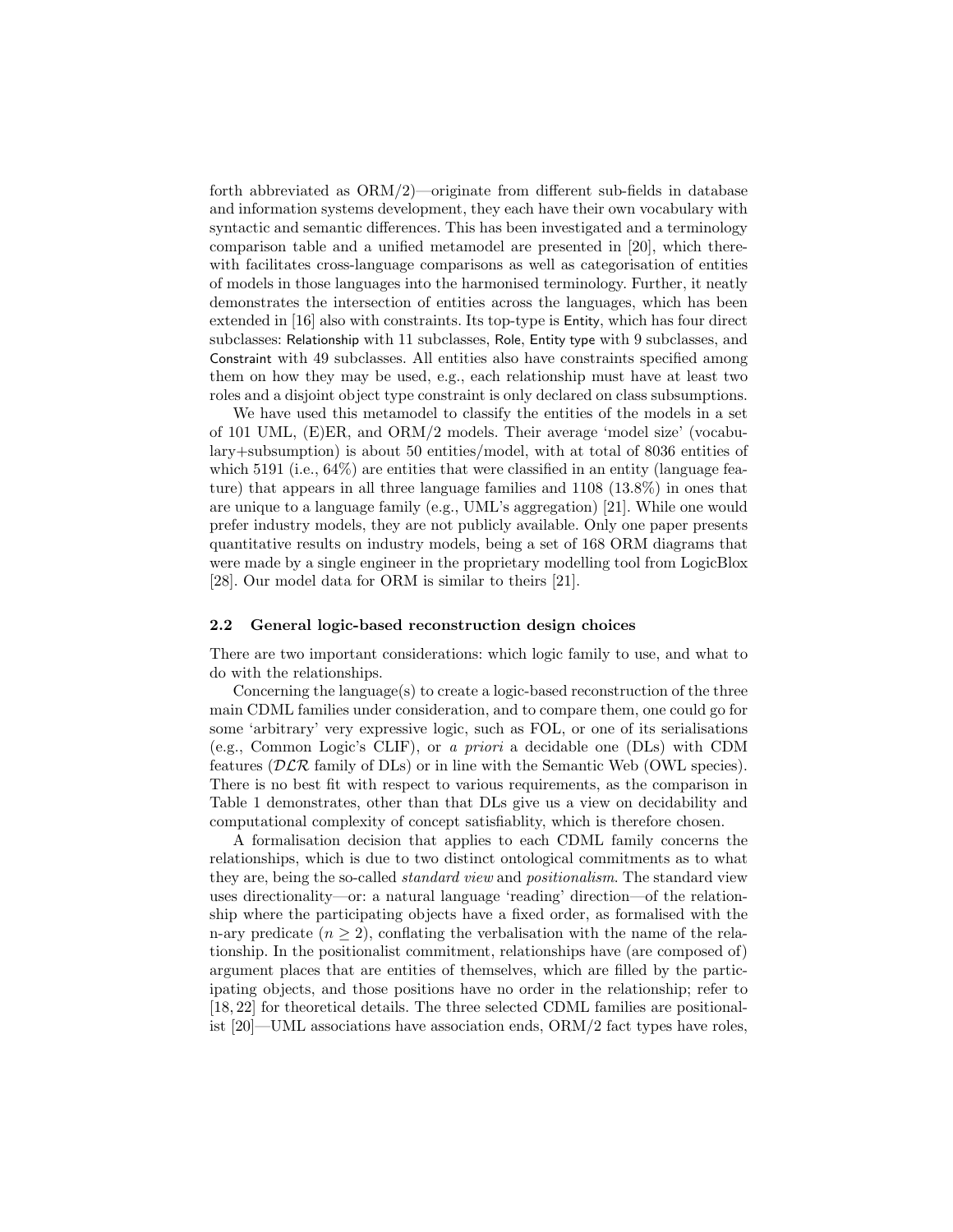Table 1. Selection of languages, requirements, and their evaluation for formalising UML,  $(E)ER$ , and  $ORM/2$ ; "-": negative evaluation; "+": positive. (OntoIOP is in the process of standardisation with OMG, which aims to link logical theories represented in the same or different languages.)

| $\overline{\mathcal{DL}}\mathcal{RR}_{\mathit{ifd}}$ | <b>OWL 2 DL</b>                                                     | FOL                                                |
|------------------------------------------------------|---------------------------------------------------------------------|----------------------------------------------------|
| - no implementation                                  | $^{+}$<br>several                                                   | reasoners, relatively  - few reasoners, not really |
|                                                      | scalable                                                            | scalable                                           |
| - no interoperability                                | $+$ linking with ontologies doable                                  | no interoperability with                           |
|                                                      |                                                                     | existing infrastructures                           |
| - no integration                                     | + 'integration' with OntoIOP                                        | + 'integration' with On-                           |
|                                                      |                                                                     | toIOP                                              |
| $+$ formalisation exist                              | - formalisation to complete                                         | $\pm$ formalisation exist                          |
| little<br>feature                                    | $mis$ - what to do with OWL 2 DL fea- $ + $ little feature mismatch |                                                    |
| match                                                | tures not in the CDM languages                                      |                                                    |
|                                                      | and vv.                                                             |                                                    |
|                                                      | - modularity infrastruc- $ +$ modularity infrastructure             | modularity infrastruc-                             |
| ture                                                 |                                                                     | ture                                               |
|                                                      | $\pm$ EXPTIME-complete $\pm$ N2EXPTIME-complete                     | undecidable                                        |

(E)ER has components of a relationship—, but most DLs are standard view, except for the  $DLR$  family. The  $DLR$  family has only one proof-of-concept implementation [9], however, whereas the former do in so far as they are OWL 2 DL or proper fragments thereof. Therefore, we need to assess how to convert positionalist relationships into standard view ones. There are several options, each with its trade-offs that may affect the complexity of the language. We use the diagrams in Fig. 1 as illustration to discuss them.



Fig. 1. Sample UML, EER and ORM2 diagrams, representing that a course is taught by at least one professor, and a professor may teach zero or more courses (for space limitations, some value types in the ORM diagram are suppressed).

The UML standard v2.4.1 [25] and earlier versions require named association ends (DL role components), like the teacher and taughtBy in Fig. 1, but not a name of the association (DL role). Options to formalise it:

(1) make each association end a DL role, teacher and taughtBy, then choose:

(a) declare them inverse of each other with teacher  $\equiv$  taughtBy<sup>-</sup>,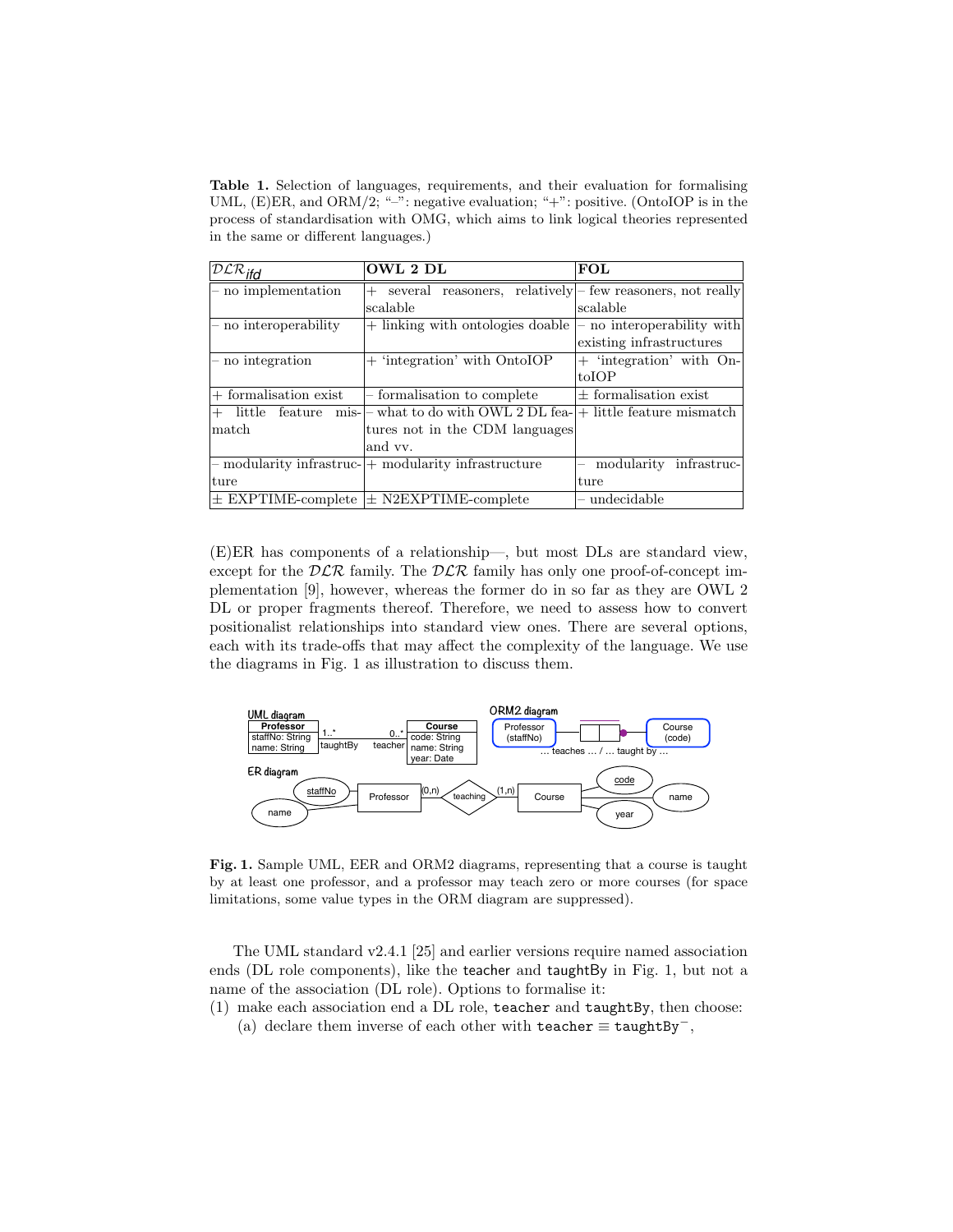- (b) do not declare them inverses.
- (2) choose to 'bump up' either teacher or taughtBy from association end to DL role, and use the other through a direct inverse (0bjectInverseOf() in OWL 2) and omit the extension of the vocabulary with the other (e.g., teacher and teacher<sup>−</sup> cf. adding also taughtBy).

The explicit inverses (Item 1a) is essentially a workaround for having made two relationships where only one existed, trying to keep the two somehow related so as to make up for the 'splitting'. Arguably, declaring them inverses is not strictly necessary, and omitting it could be considered comparable to omitting the identification constraint across the roles of a reification of an  $n$ -ary into  $n$  binaries in OWL, which is generally tolerated. Either way, one can deterministically and automatically generate a formalisation of the UML Class Diagram.

Item 2's need for a choice among association ends can be done economical in the formalisation by taking the one that requires a cardinality constraint; in the example, the preference is for taughtBy, not teacher (the latter has only a 0..∗), generating a domain and a range axiom for taughtBy, and a Course ⊆ ∃taughtBy.Professor. This can be automated for cases like the example, but not if Professor were to have also a 1..∗ (or more) multiplicity, which then would make it an arbitrary choice again, and therewith, still not a single, unique formalisation.

In favour of the latter main option, is that it has been shown that using Item 2-inverses compared to Item 1a-inverses results in better automated reasoner performance, reducing time by more than a third [19]. Adding inverses to a language may change its computational complexity, however, and a few popular ones do not have inverses; e.g.,  $\text{ALCO}$  and  $\text{ALCOI}$  are both PSpace-complete [29], and OWL 2 EL [24] does not have inverse object properties.

ER is also positionalist, but it has a different practical issue cf. UML. It is customary to give the relationship a name that is 'non-directional', like the teaching in Fig. 1 or its infinitive, rather than naming the relationship components. Morphing it into the standard view then requires either:

- (i) a renaming of the relationship to prevent an ambiguous DL role name in the formalisation, or
- (ii) an arbitrary domain and range assignment.

This user-mediated step favours using an ObjectInverseOf() rather than adding a second new name if more than one cardinality constraint is not  $(0, n)$ , but this means also here it cannot be guaranteed it will result in exactly one formalisation of the diagram. (Some UML models have association names, not named association ends, but the same problem does not exist, for an association name has a filled arrow-tip for the reading direction.)

ORM's fact type readings can be useful candidates for naming DL roles, but only one is required in a diagram, not  $n$  for the  $n$  participating entities. The software assigns auto-generated identifiers to the ORM roles and to the fact types (relationships) by default, but a modeller also can name them, which is then shown in the diagram. Due to this freedom in modelling, one single rule is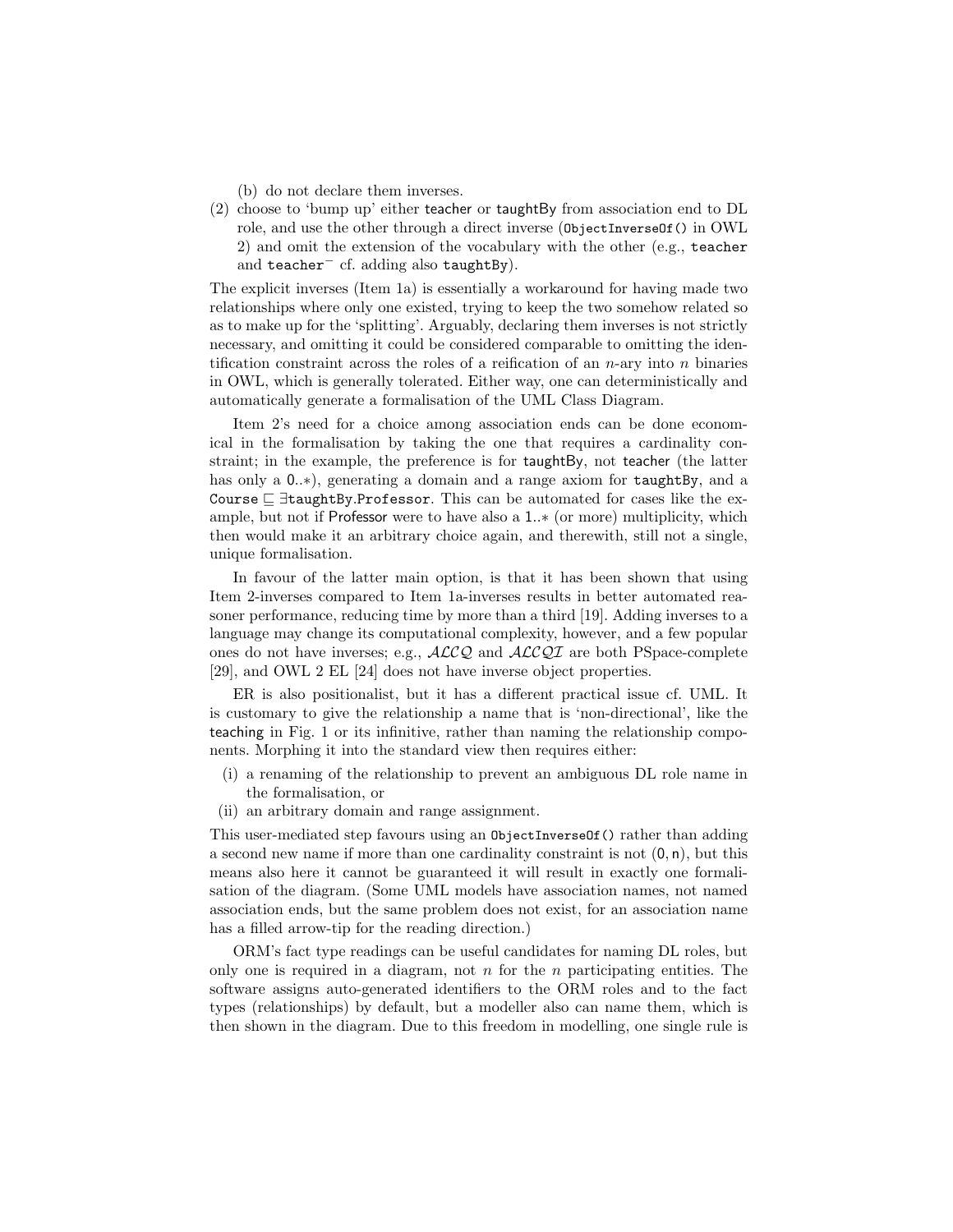not possible, but a sequence of possible cases—and choices—is needed. Thus, it cannot be guaranteed that there will be only one formalisation.

In sum, no matter which formalisation option is chosen regarding relationships, the CDML families each require their own transformation algorithm, and due to the options, it is possible to construct different profiles based on the formalisation choices. We will return to this in Sections 4 and 5.

# 3 Core Profile

The Core Profile is composed by the elements of the metamodel that belong to the three main families of languages: UML Class Diagrams, (E)ER and ORM/2, and that are extensively used in the analysed models. Interoperability of model semantics between models expressed in these different modelling languages can be assured by restricting models to this set of entities. An important criterion here was to find a 'simple' a language as possible whilst covering the main common entities used in conceptual data models.

- Object Type C. This is represented by concept C in DL.
- Binary Relationship R between object types C and D. This is represented by a DL role R together with the inclusion assertion  $\top \sqsubseteq \forall R.C \sqcap \forall R^{-}.D$ to type the relationship. This formalisation reflects the standard view of relationships. We restrict it to binary relationships only, because general nary relationships are rarely used in the whole set of analyzed models. (The  $(E)ER$  and  $\text{ORM}/2$  models exhibit a somewhat higher incidence of *n*-aries, so they are included in the respective profiles; see below.)
- Attribute a of data type T within an object type  $C$ , including the transformation of ORM's Value type following the transformation rule given in [17]. This is represented in a DL by a role  $a$  between concepts  $C$  and  $T$ , together with the inclusion axiom  $C \subseteq \forall a.T.$  Formalisation of CDM datatypes in DL as concrete domains or datatypes [3, 23] generally translate a datatype into a DL concept, and a datatype value as a DL nominal or instance, which lead to high undecidability results. Although datatypes and concepts share some properties (both can participate in inheritance and conjunction, both can be attached with cardinality constraints), there are also important differences between them: a datatype cannot participate in relationships, cannot be defined by quantifiers or negation over other datatypes, while concepts cannot be composed (which is not the same as union) and cannot be filtered with facets. Identity of a nominal is inherently different as identity of a datatype value, and this is reflected in counting quantifiers.
- Subsumption between two object types  $C$  and  $D$ . This is represented in  $DL$ by the inclusion axiom  $C \sqsubseteq D$ .
- Object Type cardinality  $m.n$  in relationship R with respect to object type. This is represented by the inclusion axiom  $C \sqsubseteq \geq n R'. \top \sqcap \leq m R'. \top$  where  $R'$  is either R or  $R^-$  depending on C being the first or the second object type in  $R$ .  $R$  is a unique name in the conceptual model (otherwise qualified cardinality is needed).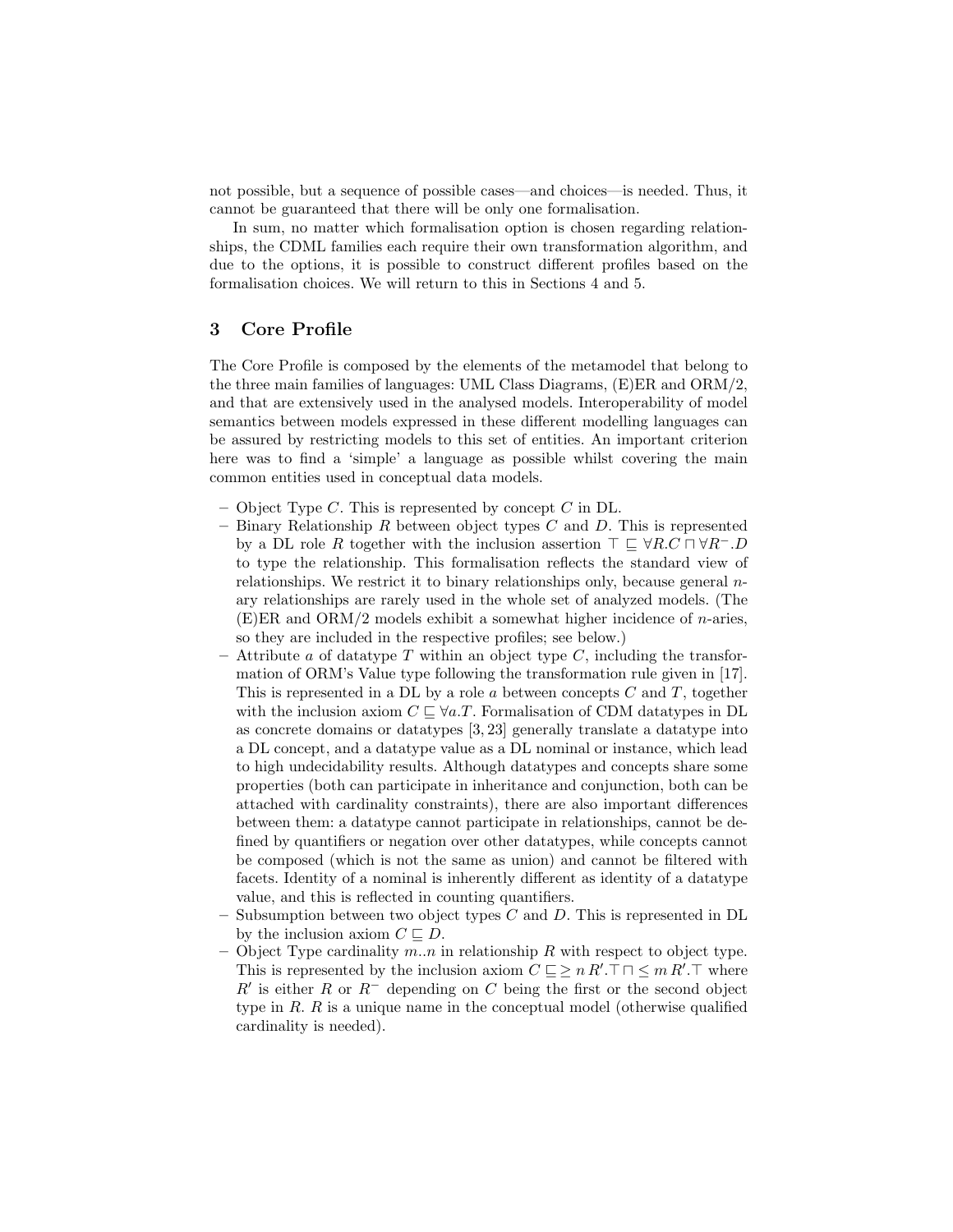- Mandatory constraint. This is a special case of the previous one, with  $n = 1$ . It is interpreted as  $C \sqsubseteq \exists R'.\top$ , with  $R'$  as before.
- Single identification (in object types with respect to an attribute, and 1:1 mandatory). Let  $C$  be an object type identified by attribute  $a$ . Then this is interpreted in a DL by the inclusion axioms  $C \subseteq \exists a.\top \cap \leq 1 \, a.\top$  and  $\top \sqsubseteq \leq 1 \, a^- \ldotp C$

In total, all the entities in the core profile sum up to 87.57% of the entities in all the analysed models, covering 91.88% of UML models, 73.29% of ORM models, and 94.64% of EE/EER models. The following entities, despite that they belong to all three CDMLs, are not part of the core profile because of their very low participation in the dataset: Role and Relationship Subsumption, Completeness constraints, and Disjointness constraints. Note that this means that it is not possible to express union of concepts in this Core Profile.

Reasoning over this Core Profile is quite simple. Since completeness and disjointness constraints are not present, negation cannot be directly expressed. It is possible to code negation only with cardinality constraints [4, chapter 2], but then we need to reify each negated concept as a new idempotent role. Another form of getting contradiction in this context is by setting several cardinality constraints on the same relationship participation, which is unusual in modelling languages. In any case, the main reasoning problems on the conceptual model only are class subsumption and class equivalence. The description logic  $\mathcal{ALNI}$ (which is called  $\mathcal{PL}_1$  in [14], and has polynomial subsumption) is expressive enough to represent this profile, since we only need  $\top$ ,  $\sqcap$ , inverse roles and cardinalities constraints. Its data complexity is unknown.

The core profile shows that a relatively small set of entities concentrates most usage on conceptual models, and that these entities are consistent by assuming just single pairs of maximum and minimum cardinality constraints.

# 4 Specific CDML profiles

We describe first the extension of the core so as to cover UML Class Diagrams v2.4.1, and subsequently (E)ER and ORM/2.

### 4.1 UML Class Diagram Profile

The UML Class Diagram Profile is composed by the Core Profile plus the following entities:

- Shared, Composite Aggregation. No axiomatisation is added for these relationships since the UML 2.4.1 standard [25] does not include additional static constraints, so they are coded as simple binary relationships.
- Subsumption between two UML associations  $R$  and  $S$ . Since we only have binary relationships, this can be represented in DL as role inclusion  $R \subseteq S$ .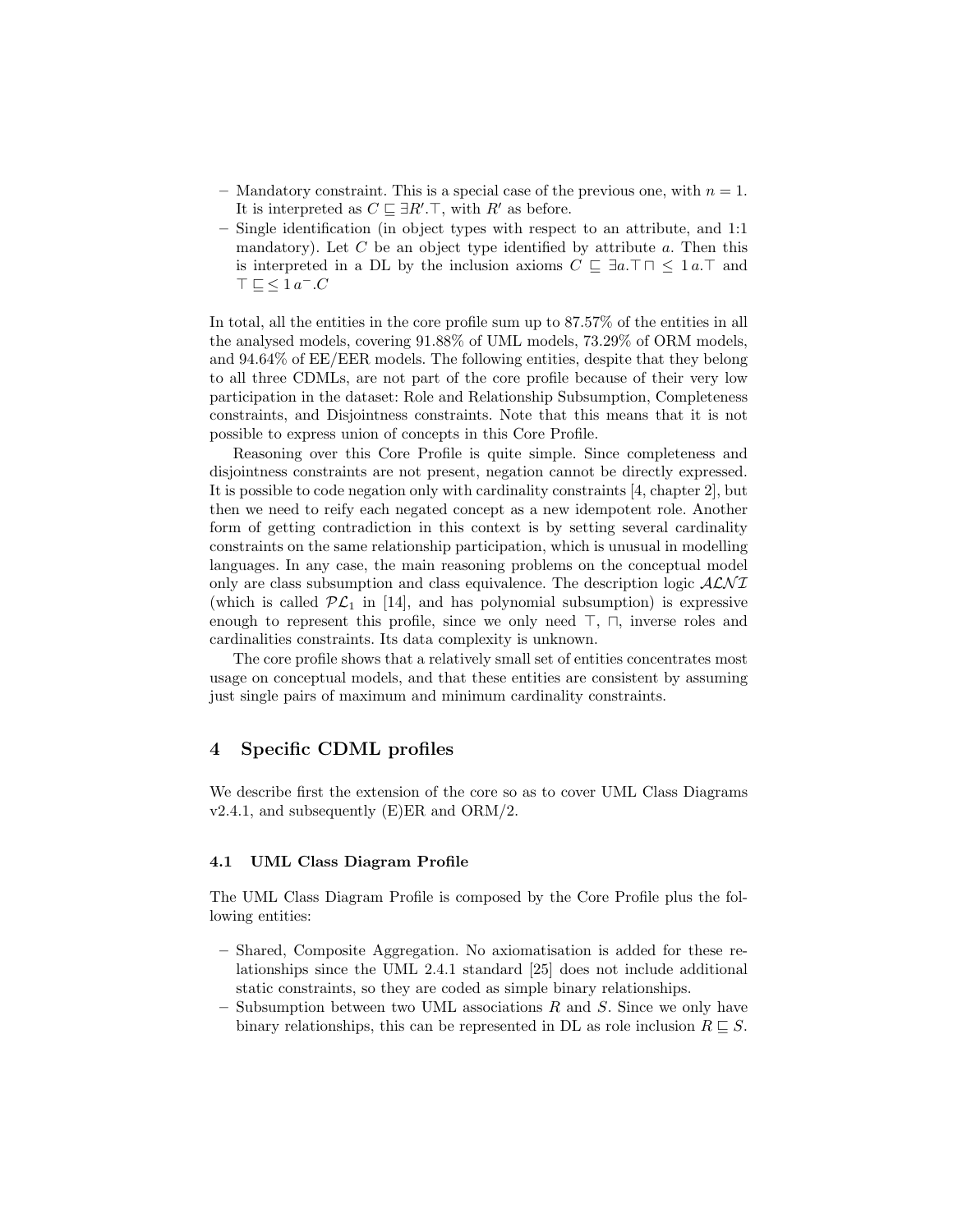– Attributive Property Cardinality and Attribute Value Constraint. Cardinalities on attributes can be represented as cardinalities on relationships, but in order to represent value constraints it is necessary to include in the formalisation some datatype facilities to define new datatypes. The attribute is assigned a new datatype which is derived from the original one plus the constraining facets (in terms of XML Schema) on its values.

In total, 99.44% of all the elements in the analysed UML models are covered by this profile. To formalise this profile in DLs we need to add role hierarchies and datatypes (concrete domains) to the  $\mathcal{ALNI}$  logic for the Core Profile. This yields the logic  $\mathcal{ALNHL}(D)$  that, as far as we know, has not been studied yet. If we assume unique names and some reasonable (at least from the conceptual modelling point of view) restrictions on the interaction between role inclusions and cardinality constraints, we can represent this profile in  $DL\text{-}Lie_{core}^{H,V}$ , which is NLOGSPACE for subsumption and  $AC^0$  for data complexity [2].

Typical UML elements like qualified relationship, completeness constraints, and disjointness constraints do not belong to this profile. On the one hand, it is possible to say that the extra expressiveness that is not being used by modellers limit the formal meaning of their models. But since two of these rarely used features are necessary for proving the EXPTIME-hardness of reasoning on UML class diagrams [5], then reasoning over such limited diagrams becomes much more efficient.

## 4.2 (E)ER Profile

The (E)ER Profile is composed by the Core Profile plus the following entities:

- Composite and Multivalued attribute. Multivalued attributes can be represented with attribute cardinality constraints, and composite attributes with the inclusion of the union datatype derivation operator.
- Weak Object Type, Weak Identification. Each object type (entity type) in (E)ER is assumed by default to have at least one identification constraint. In order to represent external identification, we can use functionality constraints on roles as in  $\mathcal{DLR}_{ifd}$  [11], or in  $\mathcal{CFD}$  [31].
- Ternary relationships. This is described below and in Algorithm 1.
- Associative Object type. This is formalised by the reification of the association as a new DL concept with two binary relationships.
- Multiattribute identification. This can be formalised as a new composite attribute with single identification.

99.06% of all the elements in the set of (E)ER models belong to this profile.

The only DL language family with arbitrary n-aries and the advanced identification constraints is  $\mathcal{DLR}_{\mathit{ifd}}$ , which happens to be positionalist. However, the DL role components are not strictly needed for (E)ER, and one may wish to pursue an n-ary DL without DL role components but with identification constraints, like in the  $\mathcal{CFD}$  family of languages. Therefore, we provide here Algorithm 1,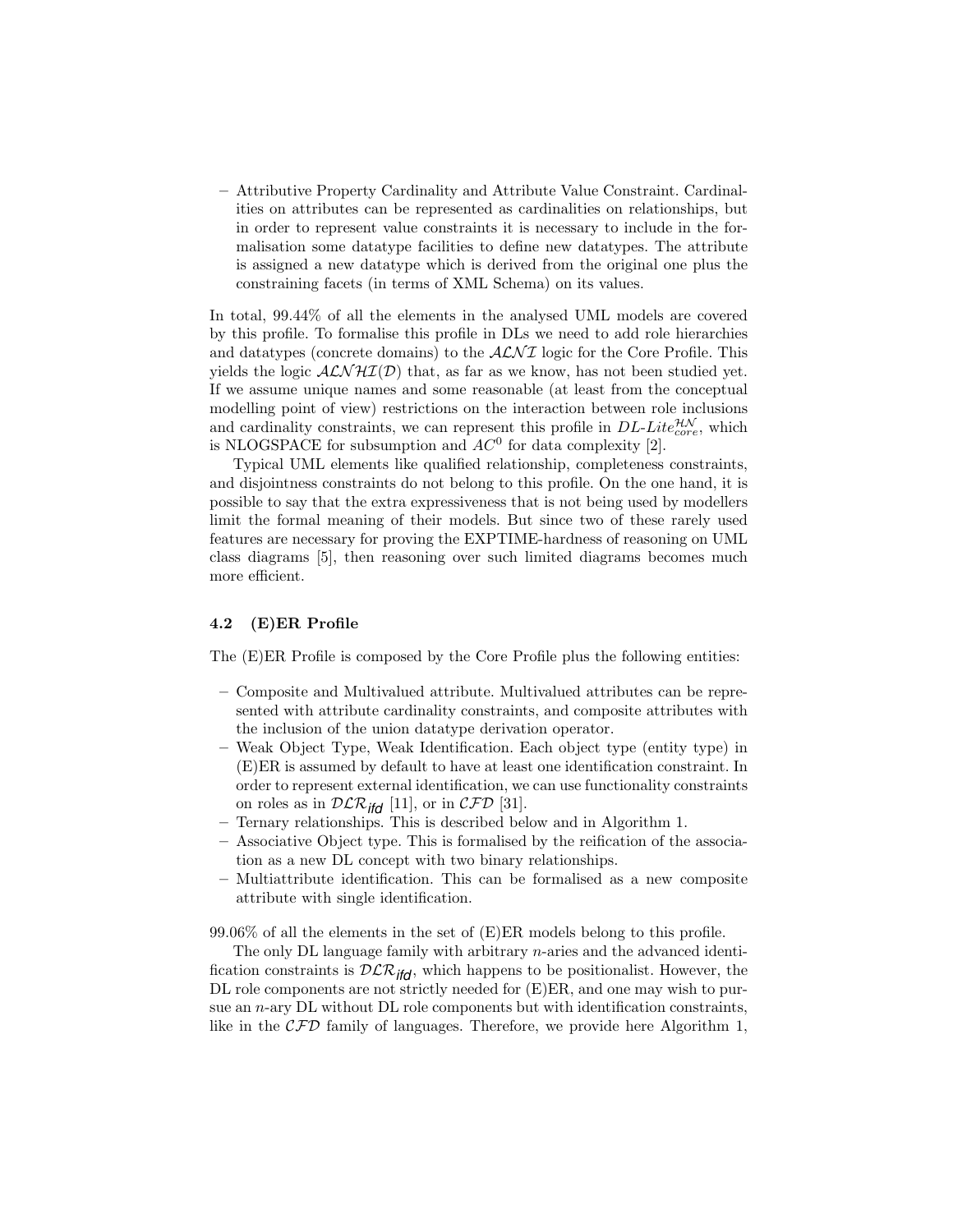which summarises the procedure to go from (E)ER straight to the standard view. The main steps involve binaries vs. higher arities, and recursive ones that generally do have their named relationship components vs 'plain' binaries that have only the relationship named.

Algorithm  $1$  (E)ER to standard view and common core

```
D_R: domain of R; R_R range of R; n set of R-components
if R is binary and D_R \neq R_R then
   Rename R to two 'directional' readings, Re_1 and Re_2Make Re_1 and Re_2 a DL role each
   Type role with \top \sqsubseteq \forall Re_1.D_R \sqcap \forall Re_1^- . R_RDeclare inverses with Re_1 \equiv Re_2^-else
   if R is binary and D_R = R_R then
      for all i, with i \in n do
         if i is named then
            Re_i \leftarrow ielse
            Re_i \leftarrow user-added label or auto generated label
         end if
         Make Re_i a DL role
      end for
      Type one Re_i, i.e., \top \sqsubseteq \forall Re_i.D_R \sqcap \forall Re_i^-.R_RDeclare inverses among all Rei
   end if
else
   Reify R into R' \sqsubseteq \topfor all i, 3 \ge i \ge n do
      Re_i \leftarrow user-added label or auto generated label
      Make Re_i a DL role,
      Type Re_i as \top \sqsubseteq \forall Re_i \cdot R' \sqcap \forall Re_i^- \cdot R_R, where R_R is the player ((E)ER entity
      type) in nAdd R' \sqsubseteq \exists Re_i. T and R' \sqsubseteq \leq 1 Re_i. T
   end for
   Add external identifier \top \sqsubseteq \leq 1 (\sqcup_i Re_i)^- . R'end if
```
Using this translation, and since we do not have covering constraints in the profile, we can represent the (E)ER Profile in the description logic  $DL\text{-}Lie^\mathcal{N}_{core}$ [2] which has complexity NLOGSPACE for the satisfiability problem. This low complexity is in no small part thanks to its unique name assumption, whereas most logics operate under no unique name assumption. A similar result is found in [1] for  $ER_{ref}$ , but it excludes composite attributes and weak object types.

#### 4.3 ORM/2 Profile

For ORM, there is no good way to avoid the ORM roles (DL role components), as they are used for several constraints that have to be included. They can be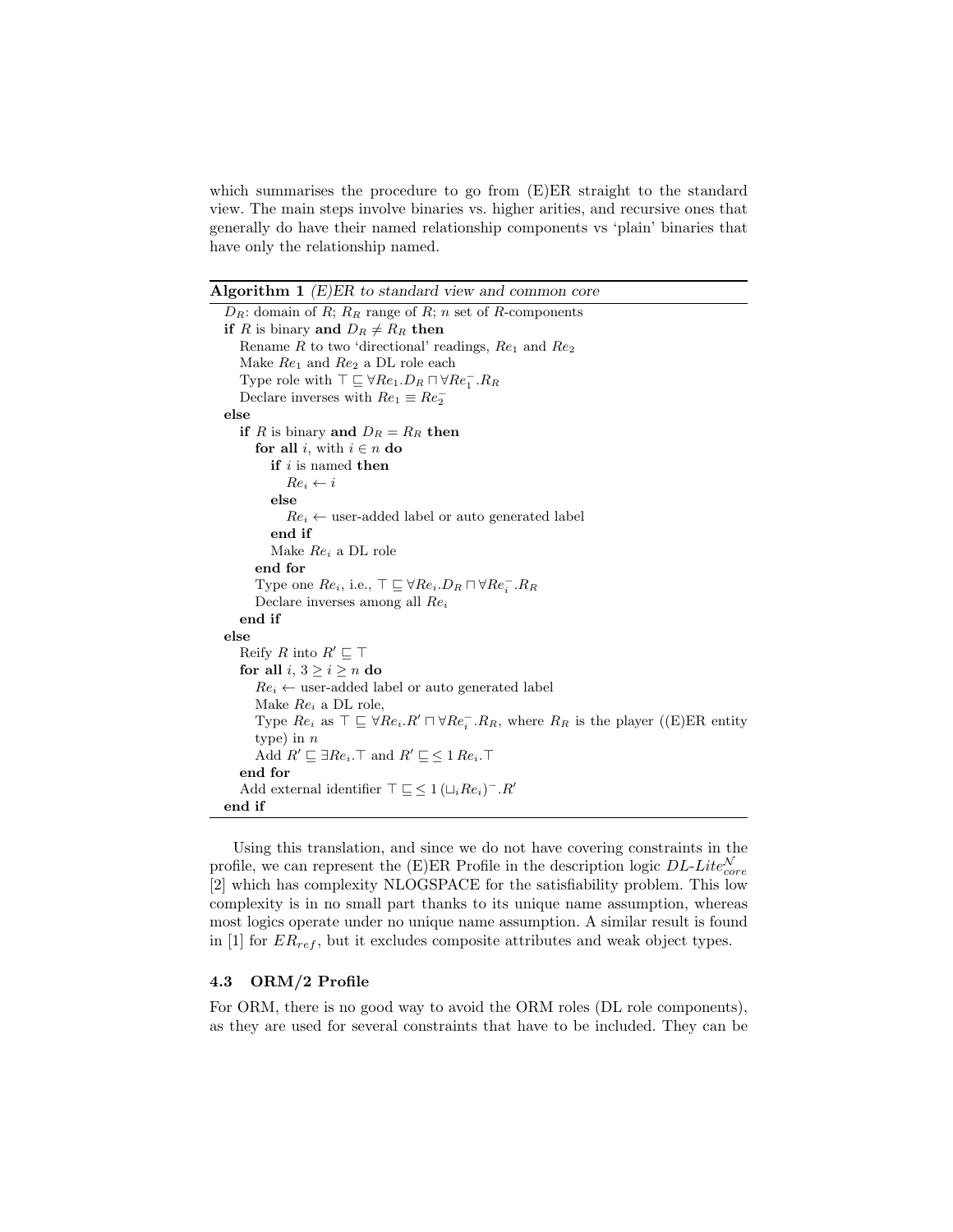transformed away (discussed below) such that an ORM/2 Profile is obtained by joining the features of the Core Profile. The following entities from the unifying metamodel are added, noting that the starred ones include the formalisation after the transformation from positionalist to standard view:

- Unary role, which is formalised as a boolean attribute.  $\star$
- Subsumption between roles; formalised by using DL role hierarchies.  $\star$
- $-$  n-ary relationships  $(n \geq 2)$ . This is formalised similarly as for  $(E)ER$  (see Algorithm 1).
- Subsumption between relationships. This is formalised with an inclusion assertion between the reified concepts.
- Disjoint constraints between ORM roles  $R$  and  $S$ . This is formalised as two inclusion assertion for roles:  $R \sqsubseteq \neg S$  and  $S \sqsubseteq \neg R$ .
- Nested object type. The nested object type is identified with the reified concept of the relationship.
- Value constraints. We need to define a new datatype with the constraints, as done in UML profile.
- Disjunctive mandatory constraint for object type  $C$  in roles  $R_i$ . This is formalised as the inclusion axiom  $C \sqsubseteq \sqcup_i \exists R_i$ .  $\star$
- $-$  Internal Uniqueness constraint for roles  $R_i, 1 \leq i \leq n$  over relationship objectified with object type  $R$  as described below. We need an identification axiom (id  $C \ 1 \ R_1 \dots 1 \ R_n$ ) as in  $DLR_{\text{ifd}}$ .
- $-$  External Uniqueness constraint between roles  $R_i, 1 \lt i \leq n$  not belonging to the same relationship. Let  $C$  be the connected object type between all the  $R_i$ , if it exists, or otherwise a new object type representing the reification of a new  $n$ -ary relationship between the participating roles. Then we can formalise the constraint with the identification axiom (id  $C \, 1 \, R_1 \ldots 1 \, R_n$ ).
- External identification. This is the same as the previous one, with the exception that we are now sure such  $C$  exists (i.e., the mandatoryness is added cf. simple uniqueness).

This profile contains 98.69% of all the elements in the analysed ORM/2 models. This is still a high coverage considering the assortment of entities available in the language. We decided not to include any ring constraint in this profile. Although the irreflexivity constraint counts for almost half of all appearances of ring constraints, its participation is still too low to be relevant.

In order to formalise this  $\text{ORM}/2$  profile we need both *n*-aries and identification constraints, as in the (E)ER Profile. It differs from the (E)ER profile, in that ORM needs the argument positions for some constraints. We map this positionalist commitment into a standard view. This is motivated by the observation that typically fact type readings are provided, not user-named ORM role names, and only 9.5% of all ORM roles in the 33 ORM diagrams in our dataset had a user-defined name, with a median of 0. We process the fact type (relationship R) readings and ignore the role names as follows.  $D\mathcal{LR}$ 's relationship is typed, w.l.o.g. as binary and in  $D\mathcal{LR}$ -notation, as  $R \sqsubseteq [r_c]C \sqcap [r_d]D$ , with  $r_c$  and  $r_d$ variables for the ORM role names and  $C$  and  $D$  the participating object types. Let  $read_1$  and  $read_2$  be the fact type readings, like the teaches and taughtby in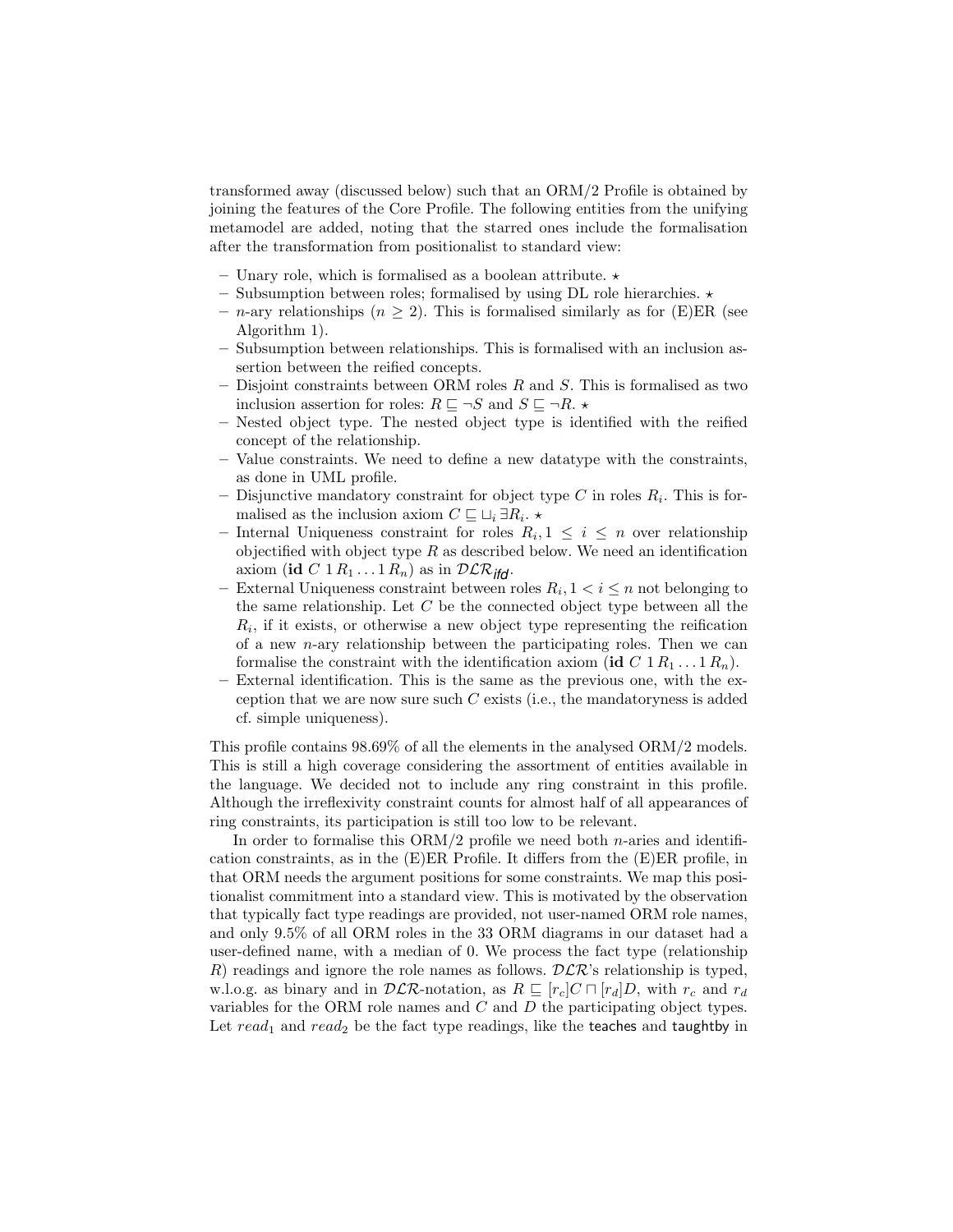Fig. 1, then use  $read_1$  to name DL role  $Re_1$  and  $read_2$  to name DL role  $Re_2$ , and type R as  $\top \sqsubseteq \forall Re_1.C \sqcap \forall Re_2.D$ . This turns, e.g., a disjoint constraints between ORM roles  $r_c$  of relationship R and  $s_c$  of S into  $Re_1 \sqsubseteq \neg Se_1$  and  $Se_1 \sqsubseteq \neg Re_1$ .

Concerning complexity of the ORM/2 Profile, this is not clear either. The EXPTIME-complete  $\mathcal{DLR}_{\mathit{ifd}}$  is the easiest fit, but contains more than is strictly needed: neither concept disjointness and union are needed (but only among roles), nor its **fd** for complex functional dependencies. The PTIME  $\mathcal{C} \mathcal{F} \mathcal{D} \mathcal{I}_{nc}^{\vee}$ [30] may be a better candidate if we admit a similar translation as the one given in Algorithm 1, but giving up arbitrary number restrictions and disjunctive mandatory on ORM roles.

## 5 Discussion

As mentioned in Section 2.2, other design choices could have led to another 'core profile'. This concerns two choices in particular: i) we used inverses and therewith could avoid qualified cardinality restrictions (thanks to typing of the relationship), and ii) transforming the positionalist into a standard view representation. The advantages are that there are clear indications that the current core profile is computationally better behaved and it can be used more easily with most implemented languages. A disadvantage is that for the ORM/2 profile, a positionalist DL language is needed and for (E)ER, it would make it easier for it fits more nicely with a known language  $(\mathcal{DLR}_{\mathsf{ifd}})$ . Transformations are very well doable, as shown in Algorithm 1, but it adds an extra step in any implementation. The alternative is to create a 'positionalist core', but this is likely to be computationally less well-behaved, and does not enjoy wide software support when it comes to formal characterisations of the CDMLs.

#### 5.1 On missing and 'useless' features

As will be clear, there is no 'ideal' DL language for the CDMLs, not one that captures exactly and only the needed features, that is positionalist to avoid forcing the artificial standard view encoding, and has a usable implementation. The major mismatches regarding implementations have to do with  $n$ -aries, DL role components, advanced identifiers, and attributes with their data types, dimensions and value constraints. Data types are being investigated for DLs (e.g., [3, 23]), and the results obtained here may serve as a motivational use case. Further, dimensional value types are yet to be addressed; e.g., a ternary 'attribute', say, height, consisting of the class it is measured for, the data type, and its measurement unit. Others could be a 'nice to have', notably arbitrary n-aries and, for ease of transformation algorithms from CDMLs to a logic, more implementations of positionalism (a DL with DL role components).

Viewed from the perspective as to what can safely be omitted from a logic for CDMLs, then, notably, nominals—computationally costly—are certainly not needed (recall also Section 3), and disjointness and completeness are used remarkably few times. Whether the latter is due to a real perceived irrelevance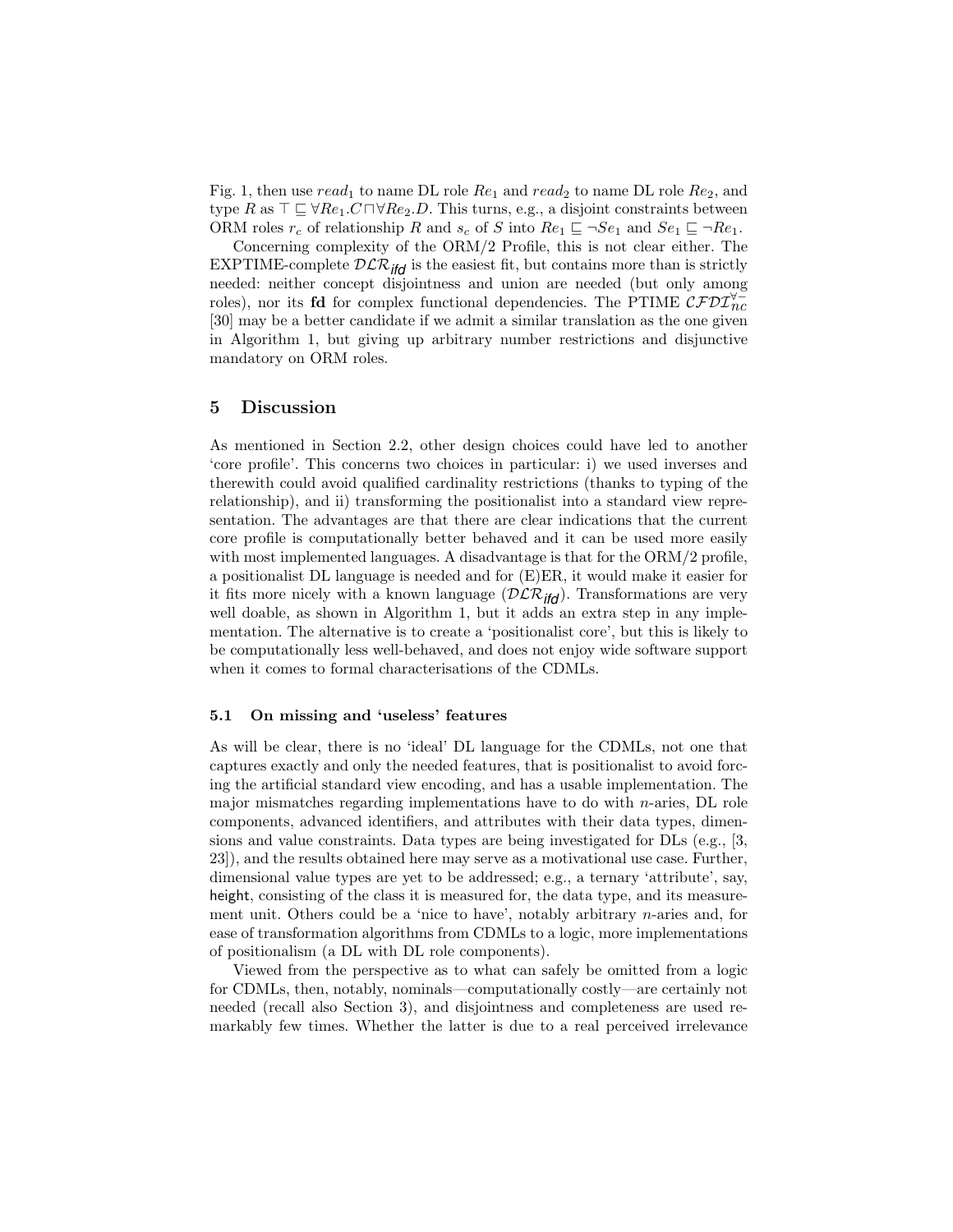for conceptual data modelling or merely due to unfamiliarity by modellers is a separate line of investigation. The few disjointness and completeness constraints encountered, however, were predominantly in models taken from courses, textbooks, and from the UML standard. Also, there are multiple relationships in the models where properties, such as transitivity and reflexivity, certainly could apply, and if one can declare them (as in ORM) it is done, but it is unclear why it has been done so few times (23 in total in the 33 ORM/2 models). A conjecture is that this is due to their limited implementation support.

#### 5.2 Answering the research questions

The results obtained in the previous sections provide the answers to the three questions posed in the introduction. Concerning question 1, the profile of a common core of language features among the main CDMLs has been specified in Section 3, covering UML Class diagrams v2.4.1, ER and EER, and ORM and ORM2. Although an important criterion was to keep the logic as 'simple' as possible, it is, perhaps, remarkable that a language with such low expressiveness as  $\mathcal{A}\mathcal{L}\mathcal{N}\mathcal{I}$  sufficed when taking into account the intersection of the languages and the usage of the CDML features in actual conceptual data models.  $\mathcal{ALNI}$ in in PTIME, and possibly even better computationally well-behaved with the unique name assumption, as no unique name assumption together with number restrictions increases complexity, as shown with the DL-Lite family in [2]. Either way, this makes it certainly promising for scalable implementations for interoperability or conceptual model-mediated analysis and management of large scale data systems, including Ontology-Based Data Access, and to augment query compilation with the 'background knowledge' of the conceptual model, meeting requirements such as aimed for in [6, 13, 17, 28, 32].

Regarding question 2 on CDML profiles: based on the profiles defined that took input from the set of 101 conceptual models, there is no optimal language with known complexity that matches exactly a CDML profile to capture each of the UML,  $(E)ER$ , and  $\text{ORM}/2$  languages (recall Section 4), where each profile had its own version of a mismatch. Of the three profiles, the one for UML is closest to the core profile, mainly thanks to the removal of relational properties of the aggregation associations from the UML standard (transitivity and asymmetry were asserted in earlier versions of the standard), and that qualified associations were hardly used.

This brings us to the answer to Question 3 on missing features and too many. A shortcoming of the available DLs is the limited support for constraints on datatypes. Conversely, nominals, negation and union, and most relational properties do not seem to be needed. Using nominals to encode values is suboptimal (see Section 3), whose in-depth argument is omitted due to space limitations.

## 6 Conclusions

Conceptual data model language-specific profiles for their logic-based reconstruction have been defined, as well as a common core. No CDM profile matches fully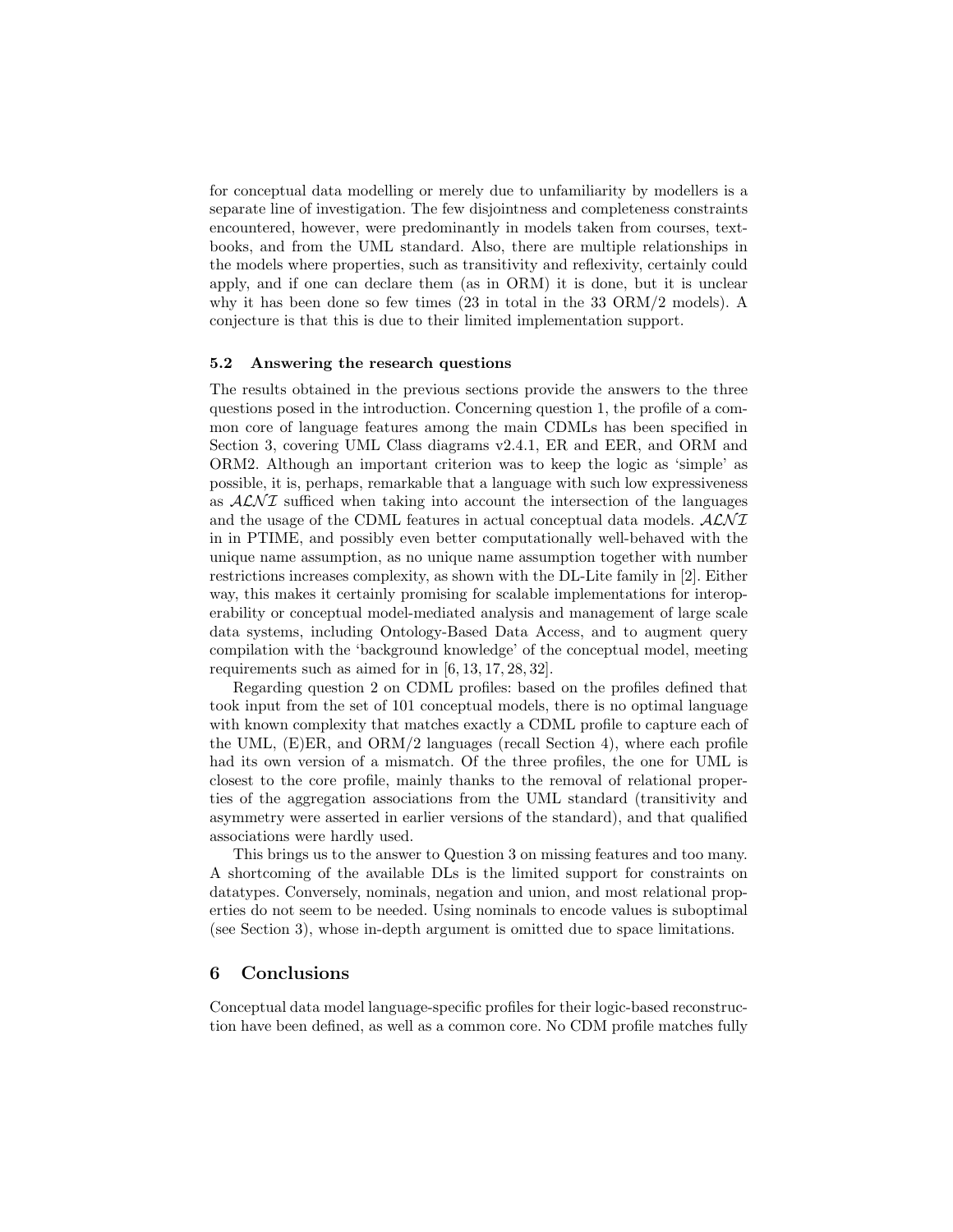with an existing DL language. The common core capturing most entities occurring in the dataset of models amounts to  $\mathcal{ALNI}$  which is PTIME. This means that efficient translations between models in these languages can be done preserving most of their elements and meaning. Even for the most expressive CDM language ORM2, the vast majority of entities can be captured with a  $D\mathcal{LR}_{\mathsf{ifd}}$ without disjointness and union or  $\mathcal{CFDI}_{nc}^{\forall-}$  with arbitrary number restrictions. No features are really missing from any DL, other than advanced datatype constraints, but rather tend to have too many constructs. Given the absence of negation, there is little TBox reasoning of interest, other than cardinality constraints. The lean common core and profiles pave the way for a modelling-informed single language for model interoperability, and for their runtime usage in scalable databases and information systems.

Acknowledgments This work is based upon research supported by the National Research Foundation of South Africa (Project UID90041) and the Argentinean Ministry of Science and Technology.

## References

- 1. Artale, A., Calvanese, D., Kontchakov, R., Ryzhikov, V., Zakharyaschev, M.: Reasoning over Extended ER Models. In: Proc. of ER'07. LNCS, vol. 4801, pp. 277–292. Springer (2007), auckland, New Zealand, November 5-9, 2007
- 2. Artale, A., Calvanese, D., Kontchakov, R., Zakharyaschev, M.: The DL-Lite family and relations. J. of Artif. Intell. Res. 36, 1–69 (2009)
- 3. Artale, A., Ryzhikov, V., Kontchakov, R.: DL-Lite with Attributes and Datatypes. In: Proc. of ECAI'12. pp. 61–66. IOS Press (2012)
- 4. Baader, F., Calvanese, D., McGuinness, D.L., Nardi, D., Patel-Schneider, P.F. (eds.): The Description Logics Handbook – Theory and Applications. Cambridge University Press, 2 edn. (2008)
- 5. Berardi, D., Calvanese, D., De Giacomo, G.: Reasoning on UML class diagrams. Artificial Intelligence 168(1-2), 70–118 (2005)
- 6. Bloesch, A.C., Halpin, T.A.: Conceptual Queries using ConQuer-II. In: Proc. of ER'97. LNCS, vol. 1331, pp. 113–126. Springer (1997)
- 7. Braga, B.F.B., Almeida, J.P.A., Guizzardi, G., Benevides, A.B.: Transforming OntoUML into Alloy: towards conceptual model validation using a lightweight formal methods. Innov. Sys. and Softw. Eng. 6(1-2), 55–63 (2010)
- 8. Cadoli, M., Calvanese, D., De Giacomo, G., Mancini, T.: Finite Model Reasoning on UML Class Diagrams via Constraint Programming. In: Proc. of AI\*IA'07. LNAI, vol. 4733, pp. 36–47. Springer (2007)
- 9. Calvanese, D., Carbotta, D., Ortiz, M.: A Practical Automata-Based Technique for Reasoning in Expressive Description Logics. In: Proc. of IJCAI'11. pp. 798–804. AAAI Press (2011)
- 10. Calvanese, D., De Giacomo, G., Lenzerini, M.: On the decidability of query containment under constraints. In: Proc. of PODS'98. pp. 149–158 (1998)
- 11. Calvanese, D., De Giacomo, G., L., M.: Identification Constraints and Functional Dependencies in Description Logics. In: Proc.of IJCAI'01. pp. 155–160. Morgan Kaufmann (2001), seattle, Washington, USA, August 4-10, 2001